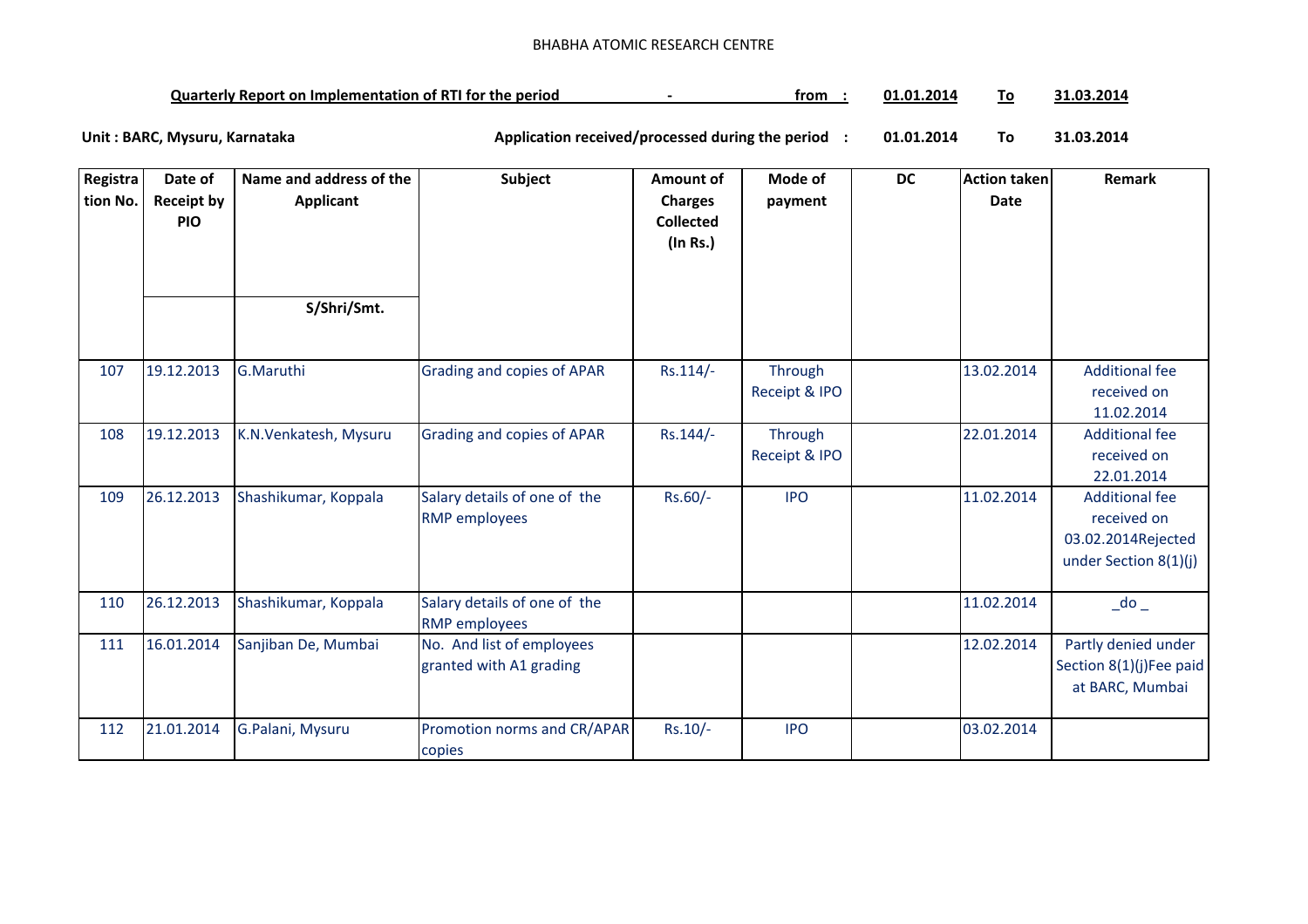## BHABHA ATOMIC RESEARCH CENTRE

**01.01.2014 To 31.03.2014** Unit : BARC, Mysuru, Karnataka **Alexander State and Application received/processed during the period** :

| Registra!<br>tion No. | Date of<br><b>Receipt by</b><br><b>PIO</b> | Name and address of the<br><b>Applicant</b><br>S/Shri/Smt. | <b>Subject</b>                                                                                                        | <b>Amount of</b><br><b>Charges</b><br><b>Collected</b><br>(In Rs.) | Mode of<br>payment       | <b>DC</b> | <b>Action taken</b><br><b>Date</b> | Remark                                                     |
|-----------------------|--------------------------------------------|------------------------------------------------------------|-----------------------------------------------------------------------------------------------------------------------|--------------------------------------------------------------------|--------------------------|-----------|------------------------------------|------------------------------------------------------------|
|                       |                                            |                                                            |                                                                                                                       |                                                                    |                          |           |                                    |                                                            |
| 113                   | 23.01.2014                                 | C.Shivanna, Mysore                                         | Information regarding report<br>for duty, stay at Guest House<br>and attending enquiry by one<br>of the RMP employees | $Rs.10/-$                                                          | <b>IPO</b>               |           | 20.02.2014                         |                                                            |
| 114                   | 29.01.2014                                 | P.Ashok kumar, Mysuru                                      | Promotion details and<br>justification of Reviewing<br>Officer on CR/APAR                                             | $Rs.10/-$                                                          | <b>IPO</b>               |           | 07.03.2014                         |                                                            |
| 115                   | 03.02.2014                                 | Ajay Malik, Tharamani                                      | Regarding information on<br><b>Official Language</b>                                                                  |                                                                    |                          |           | 26.02.2014                         | Fee paid at DAE,<br>Mumbai                                 |
| 116                   | 12.02.2014                                 | M.Domesa, Mysore                                           | Copy of nomination<br>form/application etc. for<br>tranfer                                                            | $Rs.14/-$                                                          | Through<br>Receipt & IPO |           | 10.02.2014                         | <b>Additional fee</b><br>received on<br>25.02.2014         |
| 117                   | 12.02.2014                                 | M.Domesa, Mysore                                           | <b>Regarding leave details</b>                                                                                        | $Rs.10/-$                                                          | <b>IPO</b>               |           | 17.02.2014                         | Transferred to CPIO,<br>NRB, Tarapur under<br>Section 6(3) |
| 118                   | 17.02.2014                                 | M.Domesa, Mysore                                           | Copies of CR/APAR                                                                                                     | $Rs.10/-$                                                          | <b>IPO</b>               |           | 21.02.2014                         | Transferred to CPIO,<br>NRB, Tarapur under<br>Section 6(3) |
| 119                   | 17.02.2014                                 | Ashok Kumar, Ghaziabad                                     | Information regarding<br>privitization of Project                                                                     |                                                                    |                          |           | 21.03.2014                         | Fee paid at DAE,<br>Mumbai                                 |
| 120                   | 21.02.2014                                 | Rohith Kumar, Jaipur                                       | <b>Expenditure on LTC</b>                                                                                             |                                                                    |                          |           | 21.03.2014                         | Fee paid at DAE,<br>Mumbai                                 |